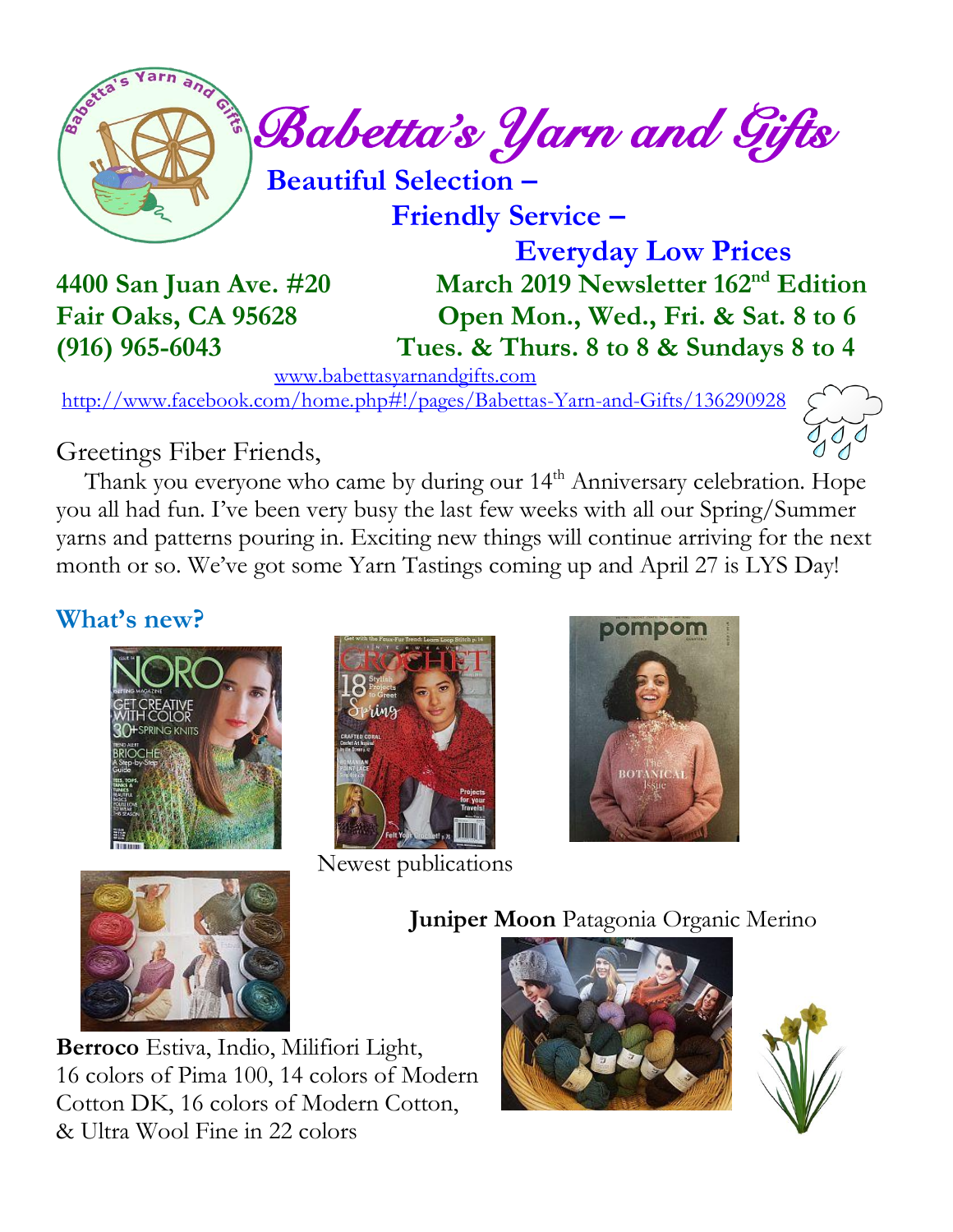### **Juniper Moon** Stargazer



**Ella Rae** Cozy Soft Chunky





**Rowan** Silky Lace & Denim Revive



Yarn Valet Gadgets





**Jade Sapphire** Silk Cashmere



**Uneek** Fingering & Worsted



**Linea Pura** Solo Lino



**Kelbourne** Woolens Perennial

### **More new arrivals…**

**Regia** Soft Glitter Sock, **Online** Arona & Supersocke Extra Fine Merino, **Araucania**  Huasco Color, **Lana Grossa** Summer Tweed & Pappagallo, **Sirdar** Snuggly 100% Cotton, Snuggly Bouclette, & Snuggly Cashmere Merino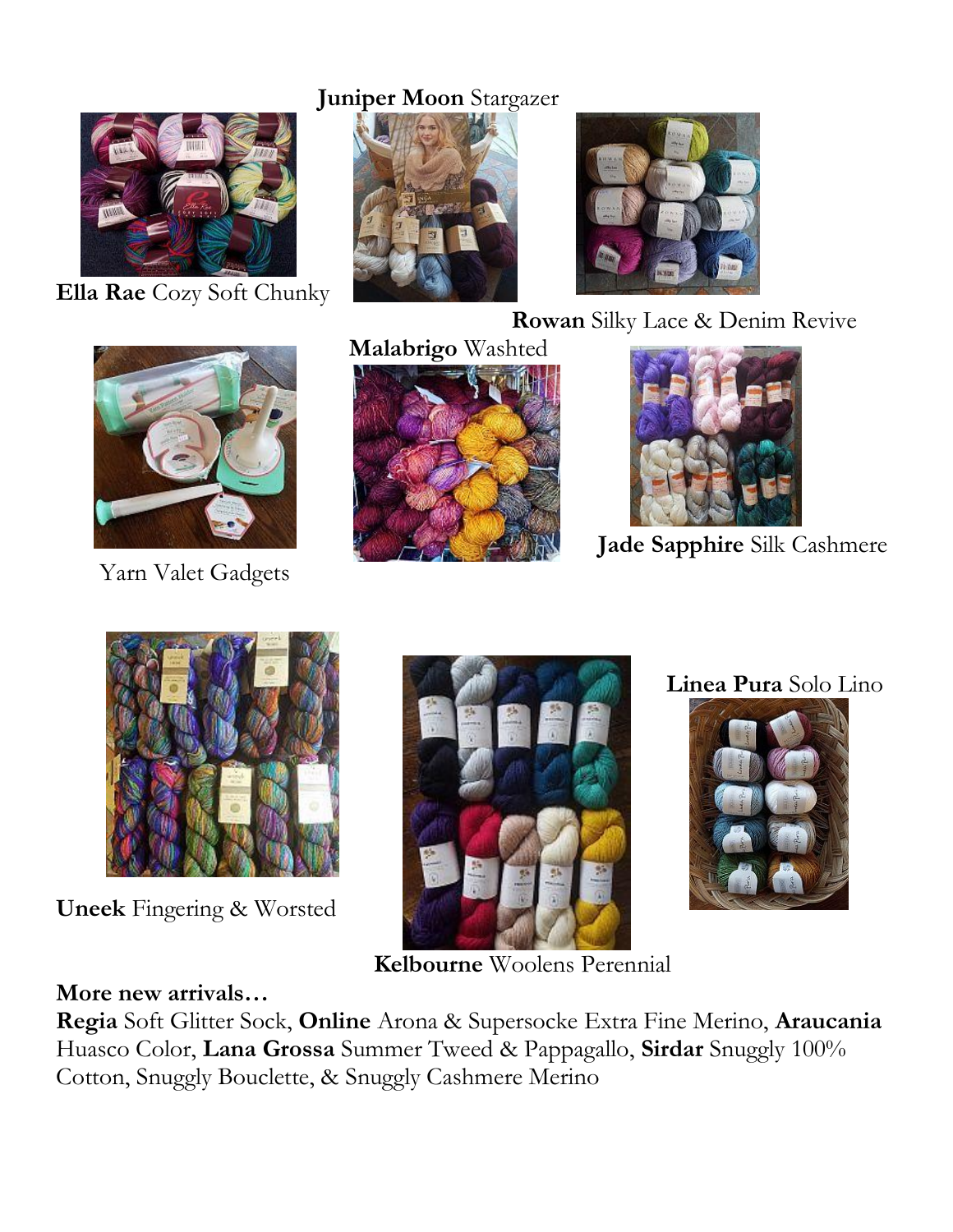# **Classes for April 2019 at Babetta's**

 *In our project classes you can learn to knit anything from scarves to socks to felted purses to lace shawls to hats to sweaters. Pick your project and join in the fun. Our knitters inspire each other to try new things by sharing ideas and showing off their latest creation. Sign up for one of our classes and you will receive a coupon for 10% off.*

 **Pre-registration is required as class sizes are limited. Please choose your dates carefully. Because of scheduling conflicts and complications, make-up classes will only be allowed under special circumstances and individual consideration.**

*Our project class knitting teachers Maya & Gustine have been teaching at Babetta's for 12 years and can help you make your fiber dreams come true in a fun and patient atmosphere.*

**Tuesdays 4/2, 4/9 & 4/16** Knitting Project 10am – 11:30am fee \$50 Knitting Project 6pm – 7:30pm fee \$50 **Wednesdays 4/3, 4/10 & 4/17** Knitting Project  $1pm - 2:30pm$  fee \$50 Knitting Project 3:30pm- 5pm fee \$50 **Thursday 4/4, 4/11 & 4/18** Knitting Project 10am – 11:30am \$50 Knitting Project 6pm – 7:30pm fee \$50 **Saturdays 4/6, 4/13 & 4/20** Knitting Project 4pm – 5:30pm fee \$50.

#### **Private Lessons**

Knitting or Crochet \$20 an hour Group Knitting or Crochet Private lessons \$15 an hour per person. Spinning or weaving \$25 an hour Group rates are \$20 an hour per person. 50% deposit required when scheduling. Cancellations with less than 24 hour notice will forfeit deposit with exceptions for emergencies. Other cancellations can be transferred to rescheduled lessons or store credit.

### **Charity Knitting Group**

 How would you like to do some charity knitting/crocheting with a lovely group of people? **"The Purls of Fair Oaks"** meets the 2<sup>nd</sup> & 4<sup>th</sup> Thursday every month from 10am to noon here at **Babetta's.** This wonderful group of knitters makes newborn hats for local hospitals. If you'd like to come join the group there's always room for more. This month's dates are 4/11 & 4/25.

**Alice's Embrace** has really grown since its inception. Read about this wonderful organization and how you can join in making gifts for those suffering with Alzheimer's. <http://www.alicesembrace.com/>You can drop off your donations at Babetta's. We now have an Alice's Embrace Binder so you can pick out a pattern for your donation and we'll make a copy for you. Enjoy pictures of folks receiving your donations on the facebook page. <https://www.facebook.com/AlicesEmbrace/>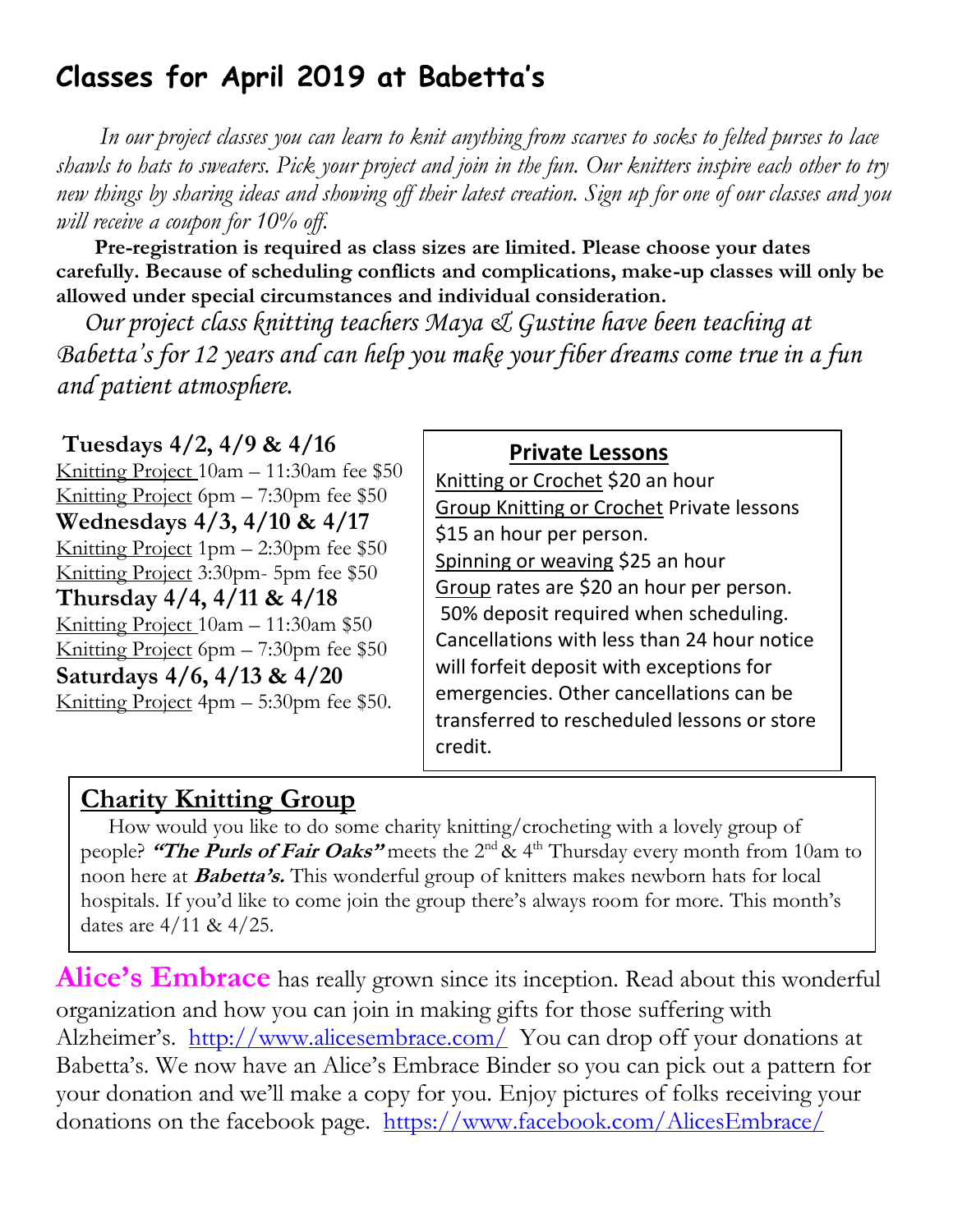## **Free patterns for March 2019**

## **Eco Puno Crocheted Cowl**

Materials: 1 ball Lana Grossa Eco Puno, size H hook Finished size: 8" x 32"

Chain 31, turn, skip  $1<sup>st</sup>$  ch, sc across  $=30$ sc

Pattern row 1: ch3, turn, sk 2 sc, (2 dc, ch 1, 2 dc) in next sc, \*sk 3 sc, (2 dc, ch 1, 2dc) in net sc, repeat from  $*$  to last 2 sc, sk 2 sc, dc in last sc

Pattern row 2: ch 3, turn, \*(2 dc, ch 1, 2 dc) in next ch 1 space, repeat from \* across, dc in top ch of turning ch of previous row

Repeat this row leaving enough yarn to sew piece together to make cowl. You can choose to put a twist in it before seaming to make a Moebius or use 2 balls of yarn to make a scarf in which case you do a row of sc to give a making end.

# **Fan Lace Scarf**

Materials: size 6 needles,1 skein Autumnwind Hand-dyed CC & 1 ball Autumnwind MC

CO 54 with CC with longtail cast on K 3 rows

Change to MC and begin fan lace pattern Row 1: (RS) k 7,  $*(k1,p1)$  3 times into next st, k 12 $*$  repeat between  $**$  to last 8 sts, (k1,p1) 3 times in next st, k 7 Row 2: (WS) k 7,  $*$  p 6, k 12, $*$  repeat between  $**$  to last 13 sts, p 6, k 7 Row 3: knit Row 4: repeat row 2

Row 5: k 1, k2tog twice, k 4, \* yo, k 2, yo, k 4, k2tog 4 times, k 4,\* repeat between \*\* to last 5 sts, k2tog twice, k 1

Row 6: k 5,  $\ast p$  8, k 8, $\ast$  repeat between  $\ast\ast$  to last 13 sts, p 8, k 5